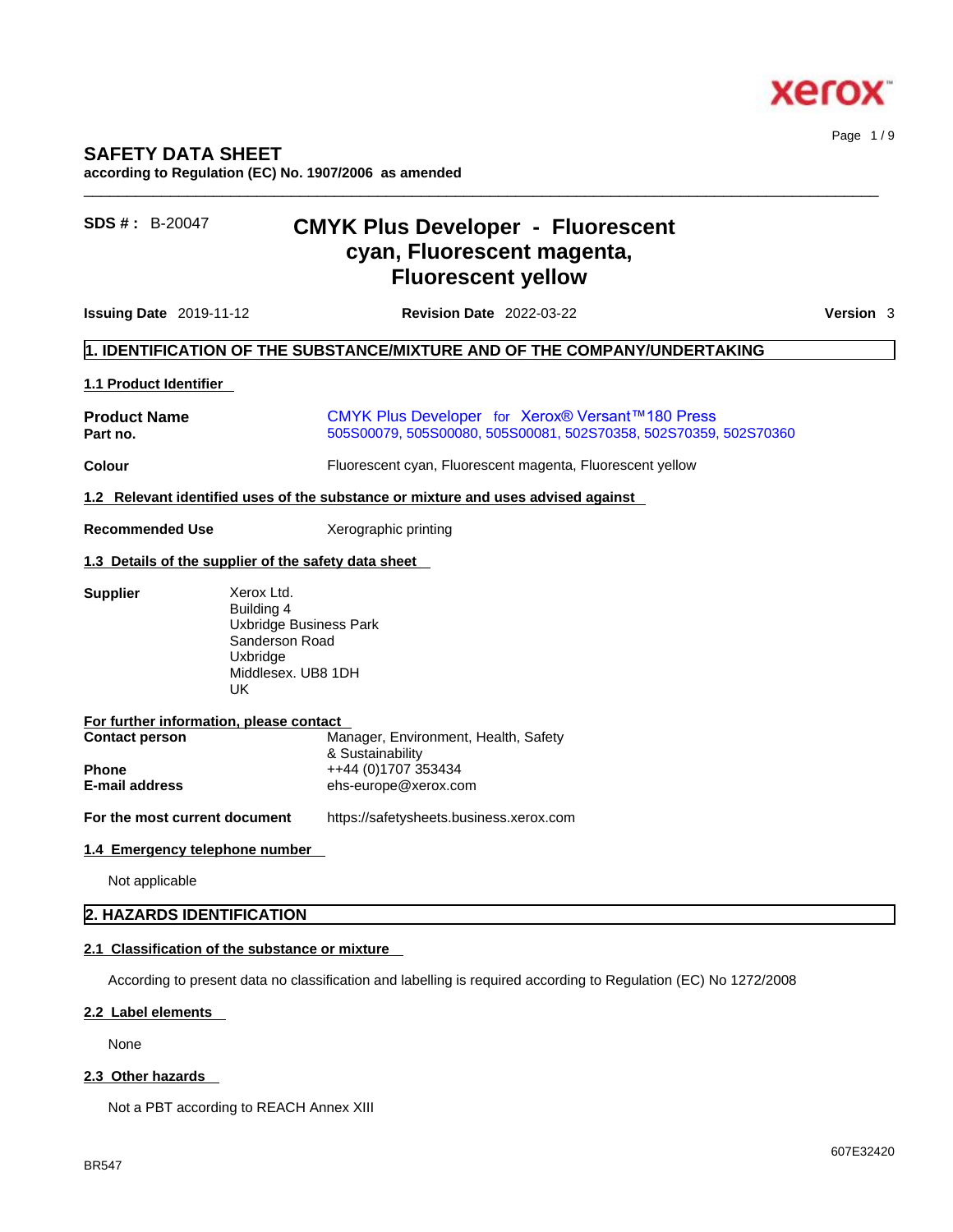

# **SDS # :** B-20047 **CMYK Plus Developer - Fluorescent cyan, Fluorescent magenta, Fluorescent yellow**

 $\_$  ,  $\_$  ,  $\_$  ,  $\_$  ,  $\_$  ,  $\_$  ,  $\_$  ,  $\_$  ,  $\_$  ,  $\_$  ,  $\_$  ,  $\_$  ,  $\_$  ,  $\_$  ,  $\_$  ,  $\_$  ,  $\_$  ,  $\_$  ,  $\_$  ,  $\_$  ,  $\_$  ,  $\_$  ,  $\_$  ,  $\_$  ,  $\_$  ,  $\_$  ,  $\_$  ,  $\_$  ,  $\_$  ,  $\_$  ,  $\_$  ,  $\_$  ,  $\_$  ,  $\_$  ,  $\_$  ,  $\_$  ,  $\_$  ,

**Issuing Date** 2019-11-12 **Revision Date** 2022-03-22 **Version** 3

 $\_$  ,  $\_$  ,  $\_$  ,  $\_$  ,  $\_$  ,  $\_$  ,  $\_$  ,  $\_$  ,  $\_$  ,  $\_$  ,  $\_$  ,  $\_$  ,  $\_$  ,  $\_$  ,  $\_$  ,  $\_$  ,  $\_$  ,  $\_$  ,  $\_$  ,  $\_$  ,  $\_$  ,  $\_$  ,  $\_$  ,  $\_$  ,  $\_$  ,  $\_$  ,  $\_$  ,  $\_$  ,  $\_$  ,  $\_$  ,  $\_$  ,  $\_$  ,  $\_$  ,  $\_$  ,  $\_$  ,  $\_$  ,  $\_$  ,

Page 2 / 9

## **3. COMPOSITION/INFORMATION ON INGREDIENTS**

## **3.2 Mixtures**

| <b>Chemical Name</b> | Weight % | CAS No.     | <b>EC-No</b> | <b>Classification (Reg.)</b><br>1272/2008) | Hazard<br><b>Statements</b> | <b>REACH Registration</b><br><b>Number</b> |
|----------------------|----------|-------------|--------------|--------------------------------------------|-----------------------------|--------------------------------------------|
| Ceramic materials    | 80-90    | Proprietary | Listed       | $- -$                                      | $-1$                        | --                                         |
| Polyester resin      | $<$ 10   | 117581-13-2 | Not listed   | $\sim$ $\sim$                              | $\sim$ $\sim$               | $- -$                                      |
| Cyan pigment         | $0 - 5$  | Proprietary | Listed       | $\sim$ $\sim$                              | $\sim$ $\sim$               | 01-2119458771-32-0044                      |
| Carbon black         | $0 - 5$  | 1333-86-4   | 215-609-9    | $- -$                                      |                             | 01-2119384822-32-0065                      |
| Titanium dioxide     | ا>       | 13463-67-7  | 236-675-5    | Carc (Inhal) 2                             | H <sub>351</sub>            | $- -$                                      |
| Red dve              | $0 - 5$  | Proprietary | Listed       | Acute Tox 4 (oral)                         | H302                        | $-$                                        |
|                      |          |             |              | Eye Irrit 2                                | H319                        |                                            |
|                      |          |             |              | Aquatic Chronic 3                          | H412                        |                                            |
| Yellow pigment       | $0 - 5$  | Proprietary | Listed       | $- -$                                      | $\sim$ $\sim$               | $\overline{\phantom{a}}$                   |

## **Full text of H- statements: see section 16**

**Note**

BR547

"--" indicates no classification or hazard statements apply.

Components marked as "Not Listed" are exempt from registration.

Where no REACH registration number is listed, it is considered confidential to the Only Representative.

## **4. FIRST AID MEASURES**

## **4.1 Description of first aid measures**

| <b>General advice</b> | For external use only. When symptoms persist or in all cases of doubt seek medical advice.<br>Show this safety data sheet to the doctor in attendance. |
|-----------------------|--------------------------------------------------------------------------------------------------------------------------------------------------------|
| Eye contact           | Immediately flush with plenty of water. After initial flushing, remove any contact lenses and<br>continue flushing for at least 15 minutes             |
| <b>Skin contact</b>   | Wash skin with soap and water                                                                                                                          |
| <b>Inhalation</b>     | Move to fresh air                                                                                                                                      |
| <b>Ingestion</b>      | Rinse mouth with water and afterwards drink plenty of water or milk                                                                                    |

#### **4.2 Most important symptoms and effects, both acute and delayed**

| <b>Acute toxicity</b>   |                                                       |
|-------------------------|-------------------------------------------------------|
| <b>Eves</b>             | No known effect                                       |
| Skin                    | No known effect                                       |
| <b>Inhalation</b>       | No known effect                                       |
| Ingestion               | No known effect                                       |
| <b>Chronic effects</b>  |                                                       |
| <b>Chronic toxicity</b> | No known effects under normal use conditions          |
| <b>Main symptoms</b>    | Overexposure may cause:                               |
|                         | mild respiratory irritation similar to nuisance dust. |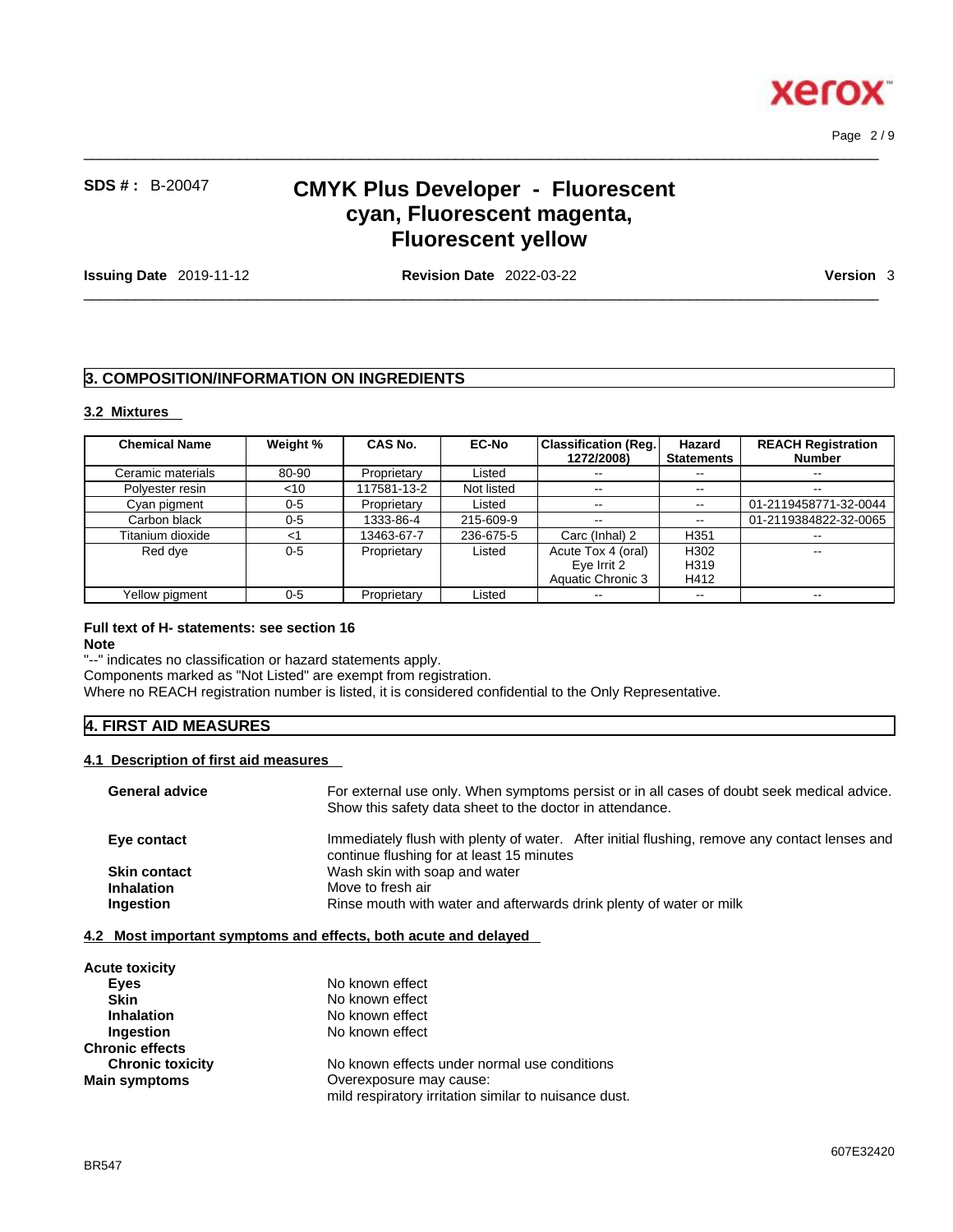

Page 3 / 9

# **SDS # :** B-20047 **CMYK Plus Developer - Fluorescent cyan, Fluorescent magenta, Fluorescent yellow**

 $\_$  ,  $\_$  ,  $\_$  ,  $\_$  ,  $\_$  ,  $\_$  ,  $\_$  ,  $\_$  ,  $\_$  ,  $\_$  ,  $\_$  ,  $\_$  ,  $\_$  ,  $\_$  ,  $\_$  ,  $\_$  ,  $\_$  ,  $\_$  ,  $\_$  ,  $\_$  ,  $\_$  ,  $\_$  ,  $\_$  ,  $\_$  ,  $\_$  ,  $\_$  ,  $\_$  ,  $\_$  ,  $\_$  ,  $\_$  ,  $\_$  ,  $\_$  ,  $\_$  ,  $\_$  ,  $\_$  ,  $\_$  ,  $\_$  ,

|                                   | 4.3 Indication of immediate medical attention and special treatment needed |  |
|-----------------------------------|----------------------------------------------------------------------------|--|
| <b>Protection of first-aiders</b> | No special protective equipment required                                   |  |
| Notes to physician                | Treat symptomatically                                                      |  |

# **5.1 Extinguishing media**

**Suitable extinguishing media** Use water spray or fog; do not use straight streams, Foam

**Unsuitable extinguishing media** Do not use a solid water stream as it may scatterand spread fire

### **5.2 Special hazards arising from the substance or mixture**

Fine dust dispersed in air, in sufficient concentrations, and in the presence of an ignition source is a potential dust explosion hazard

#### **Hazardous combustion products**

Hazardous decomposition products due to incomplete combustion. Carbon oxides Nitrogen oxides (NOx)

#### **5.3 Advice for fire-fighters**

In the event of fire and/or explosion do not breathe fumes. Wear fire/flame resistant/retardant clothing. Use self-contained pressure-demand breathing apparatus if needed to prevent exposure to smoke or airborne toxins. Wear self-contained breathing apparatus and protective suit.

#### **Other information**

| <b>Flammability</b> | Not flammable  |
|---------------------|----------------|
| <b>Flash point</b>  | Not applicable |

### **6. ACCIDENTAL RELEASE MEASURES**

#### **6.1 Personal precautions, protective equipment and emergency procedures**

Avoid breathing dust

#### **6.2 Environmental precautions**

Although toner is not an aquatic toxin, microplastics may be a physical hazard to aquatic life and should not be allowed to enter drains, sewers, or waterways

#### **6.3 Methods and material for containment and cleaning up**

| <b>Methods for containment</b><br>Methods for cleaning up | Prevent dust cloud<br>Use a vacuum cleaner to remove excess, then wash with COLD water. Hot water fuses |  |
|-----------------------------------------------------------|---------------------------------------------------------------------------------------------------------|--|
|                                                           | the toner making it difficult to remove                                                                 |  |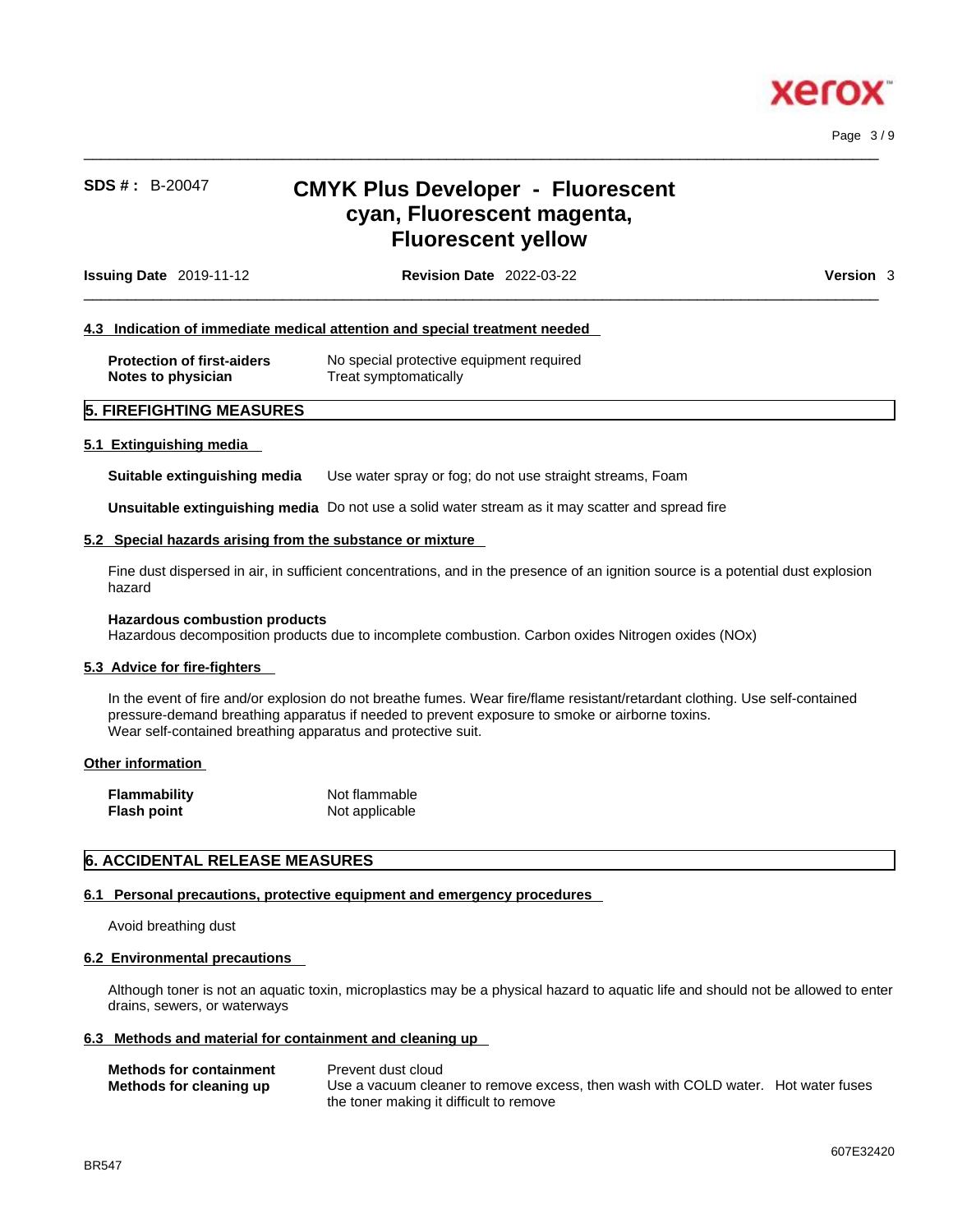

# **SDS # :** B-20047 **CMYK Plus Developer - Fluorescent cyan, Fluorescent magenta, Fluorescent yellow**

**Issuing Date** 2019-11-12 **Revision Date** 2022-03-22 **Version** 3

 $\_$  ,  $\_$  ,  $\_$  ,  $\_$  ,  $\_$  ,  $\_$  ,  $\_$  ,  $\_$  ,  $\_$  ,  $\_$  ,  $\_$  ,  $\_$  ,  $\_$  ,  $\_$  ,  $\_$  ,  $\_$  ,  $\_$  ,  $\_$  ,  $\_$  ,  $\_$  ,  $\_$  ,  $\_$  ,  $\_$  ,  $\_$  ,  $\_$  ,  $\_$  ,  $\_$  ,  $\_$  ,  $\_$  ,  $\_$  ,  $\_$  ,  $\_$  ,  $\_$  ,  $\_$  ,  $\_$  ,  $\_$  ,  $\_$  ,

 $\_$  ,  $\_$  ,  $\_$  ,  $\_$  ,  $\_$  ,  $\_$  ,  $\_$  ,  $\_$  ,  $\_$  ,  $\_$  ,  $\_$  ,  $\_$  ,  $\_$  ,  $\_$  ,  $\_$  ,  $\_$  ,  $\_$  ,  $\_$  ,  $\_$  ,  $\_$  ,  $\_$  ,  $\_$  ,  $\_$  ,  $\_$  ,  $\_$  ,  $\_$  ,  $\_$  ,  $\_$  ,  $\_$  ,  $\_$  ,  $\_$  ,  $\_$  ,  $\_$  ,  $\_$  ,  $\_$  ,  $\_$  ,  $\_$  ,

Page 4 / 9

### **6.4 Reference to other sections**

See section 12 for additional ecological information See Section 13 for additional information

## **7. HANDLING AND STORAGE**

## **7.1 Precautions for safe handling**

Handle in accordance with good industrial hygiene and safety practice, Avoid dust accumulation in enclosed space, Prevent dust cloud

**Hygiene measures** None under normal use conditions

### **7.2 Conditions for safe storage, including any incompatibilities**

Keep container tightly closed in a dry and well-ventilated place, Store at room temperature

#### **7.3 Specific end uses**

Xerographic printing

## **8. EXPOSURE CONTROLS/PERSONAL PROTECTION**

#### **8.1 Control parameters**

| <b>Xerox Exposure Limit</b><br><b>Xerox Exposure Limit</b>                                                                                  | $2.5 \text{ mg/m}^3$ (total dust)<br>0.4 mg/m <sup>3</sup> (respirable dust)                                                                                                                                 |
|---------------------------------------------------------------------------------------------------------------------------------------------|--------------------------------------------------------------------------------------------------------------------------------------------------------------------------------------------------------------|
| <b>8.2 Exposure controls</b>                                                                                                                |                                                                                                                                                                                                              |
| <b>Engineering measures</b>                                                                                                                 | None under normal use conditions                                                                                                                                                                             |
| Personal protective equipment                                                                                                               |                                                                                                                                                                                                              |
| <b>Eye/face protection</b><br><b>Hand protection</b><br>Skin and body protection<br><b>Respiratory protection</b><br><b>Thermal hazards</b> | No special protective equipment required<br>No special protective equipment required<br>No special protective equipment required<br>No special protective equipment required<br>None under normal processing |
| <b>Environmental Exposure Controls</b><br><b>Environmental Exposure</b><br><b>Controls</b>                                                  | Keep out of drains, sewers, ditches and waterways                                                                                                                                                            |

## **9. PHYSICAL AND CHEMICAL PROPERTIES**

#### **9.1 Information on basic physical and chemical properties**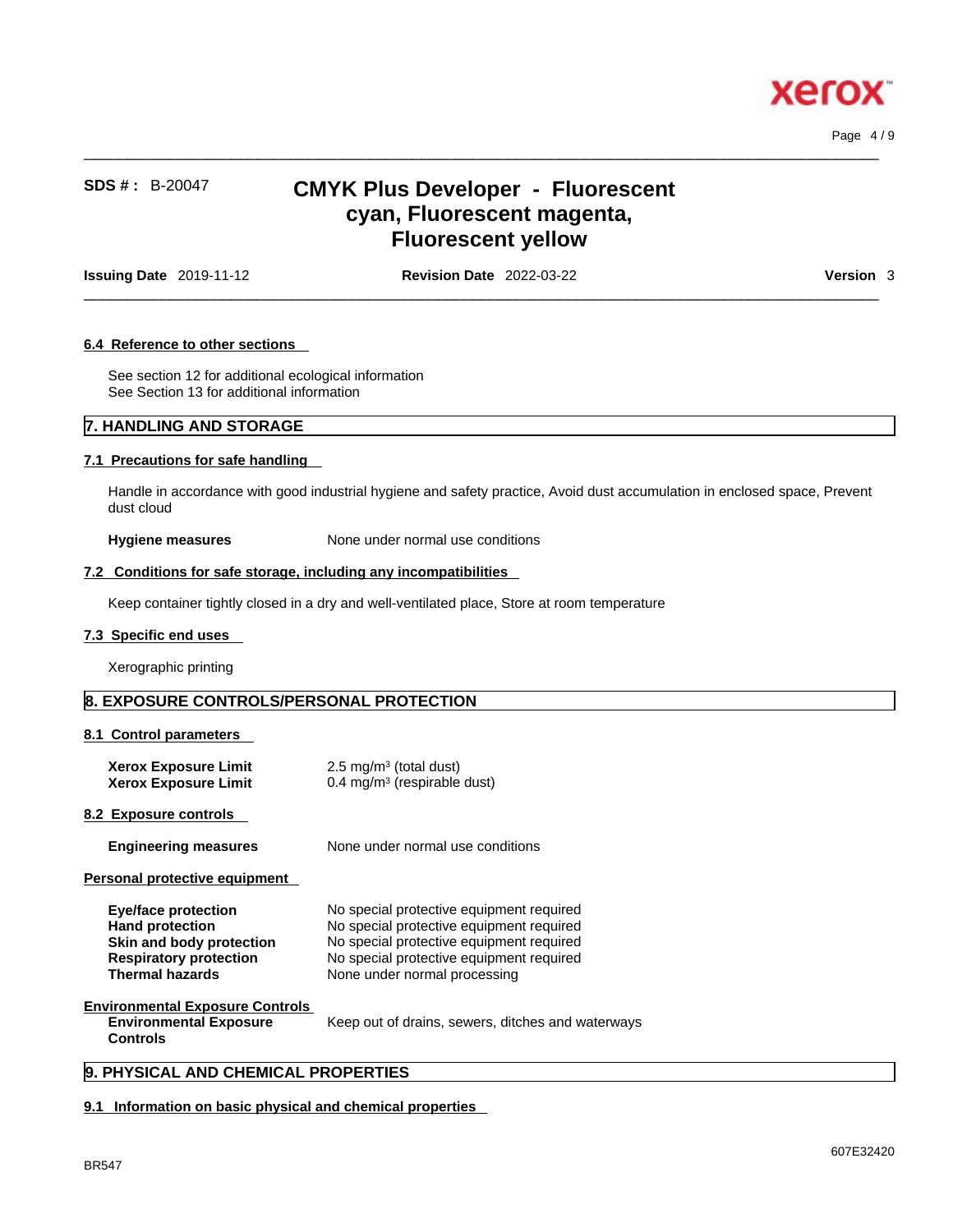Page 5 / 9

**Xerox** 

# **SDS # :** B-20047 **CMYK Plus Developer - Fluorescent cyan, Fluorescent magenta, Fluorescent yellow**

 $\_$  ,  $\_$  ,  $\_$  ,  $\_$  ,  $\_$  ,  $\_$  ,  $\_$  ,  $\_$  ,  $\_$  ,  $\_$  ,  $\_$  ,  $\_$  ,  $\_$  ,  $\_$  ,  $\_$  ,  $\_$  ,  $\_$  ,  $\_$  ,  $\_$  ,  $\_$  ,  $\_$  ,  $\_$  ,  $\_$  ,  $\_$  ,  $\_$  ,  $\_$  ,  $\_$  ,  $\_$  ,  $\_$  ,  $\_$  ,  $\_$  ,  $\_$  ,  $\_$  ,  $\_$  ,  $\_$  ,  $\_$  ,  $\_$  ,

**Issuing Date** 2019-11-12 **Revision Date** 2022-03-22 **Version** 3

 $\_$  ,  $\_$  ,  $\_$  ,  $\_$  ,  $\_$  ,  $\_$  ,  $\_$  ,  $\_$  ,  $\_$  ,  $\_$  ,  $\_$  ,  $\_$  ,  $\_$  ,  $\_$  ,  $\_$  ,  $\_$  ,  $\_$  ,  $\_$  ,  $\_$  ,  $\_$  ,  $\_$  ,  $\_$  ,  $\_$  ,  $\_$  ,  $\_$  ,  $\_$  ,  $\_$  ,  $\_$  ,  $\_$  ,  $\_$  ,  $\_$  ,  $\_$  ,  $\_$  ,  $\_$  ,  $\_$  ,  $\_$  ,  $\_$  ,

| Appearance<br><b>Physical state</b><br>Colour                                                                                                                                                                      | Powder<br>Solid<br>Fluorescent cyan, Fluorescent<br>magenta, Fluorescent yellow                                                   | Odour<br><b>Odour threshold</b><br>рH | Faint<br>Not applicable<br>Not applicable                                                    |  |
|--------------------------------------------------------------------------------------------------------------------------------------------------------------------------------------------------------------------|-----------------------------------------------------------------------------------------------------------------------------------|---------------------------------------|----------------------------------------------------------------------------------------------|--|
| <b>Flash point</b>                                                                                                                                                                                                 | Not applicable                                                                                                                    |                                       |                                                                                              |  |
| <b>Melting / Freezing Point</b><br><b>Boiling point/boiling range</b><br><b>Softening point</b>                                                                                                                    | Not applicable<br>Not applicable<br>Not applicable                                                                                |                                       |                                                                                              |  |
| <b>Evaporation rate</b><br><b>Flammability</b><br><b>Flammability Limits in Air</b>                                                                                                                                | Not applicable<br>Not flammable<br>Not applicable                                                                                 |                                       |                                                                                              |  |
| <b>Explosive Limits</b>                                                                                                                                                                                            | No data available                                                                                                                 |                                       |                                                                                              |  |
| Vapour pressure<br>Vapour density<br><b>Specific gravity</b><br><b>Water solubility</b><br><b>Partition coefficient</b><br><b>Autoignition temperature</b><br><b>Decomposition temperature</b><br><b>Viscosity</b> | Not applicable<br>Not applicable<br>$4 - 5$<br>Negligible<br>Not applicable<br>Not applicable<br>Not determined<br>Not applicable |                                       |                                                                                              |  |
| <b>Explosive properties</b>                                                                                                                                                                                        | source is a potential dust explosion hazard                                                                                       |                                       | Fine dust dispersed in air, in sufficient concentrations, and in the presence of an ignition |  |
| <b>Oxidising properties</b>                                                                                                                                                                                        | Not applicable                                                                                                                    |                                       |                                                                                              |  |

**9.2 Other information** 

None

# **10. STABILITY AND REACTIVITY**

## **10.1 Reactivity**

No dangerous reaction known under conditions of normal use

## **10.2 Chemical stability**

Stable under normal conditions

## **10.3 Possibility of hazardous reactions**

| <b>Hazardous reactions</b> | None under normal processing            |
|----------------------------|-----------------------------------------|
| Hazardous polymerisation   | Hazardous polymerisation does not occur |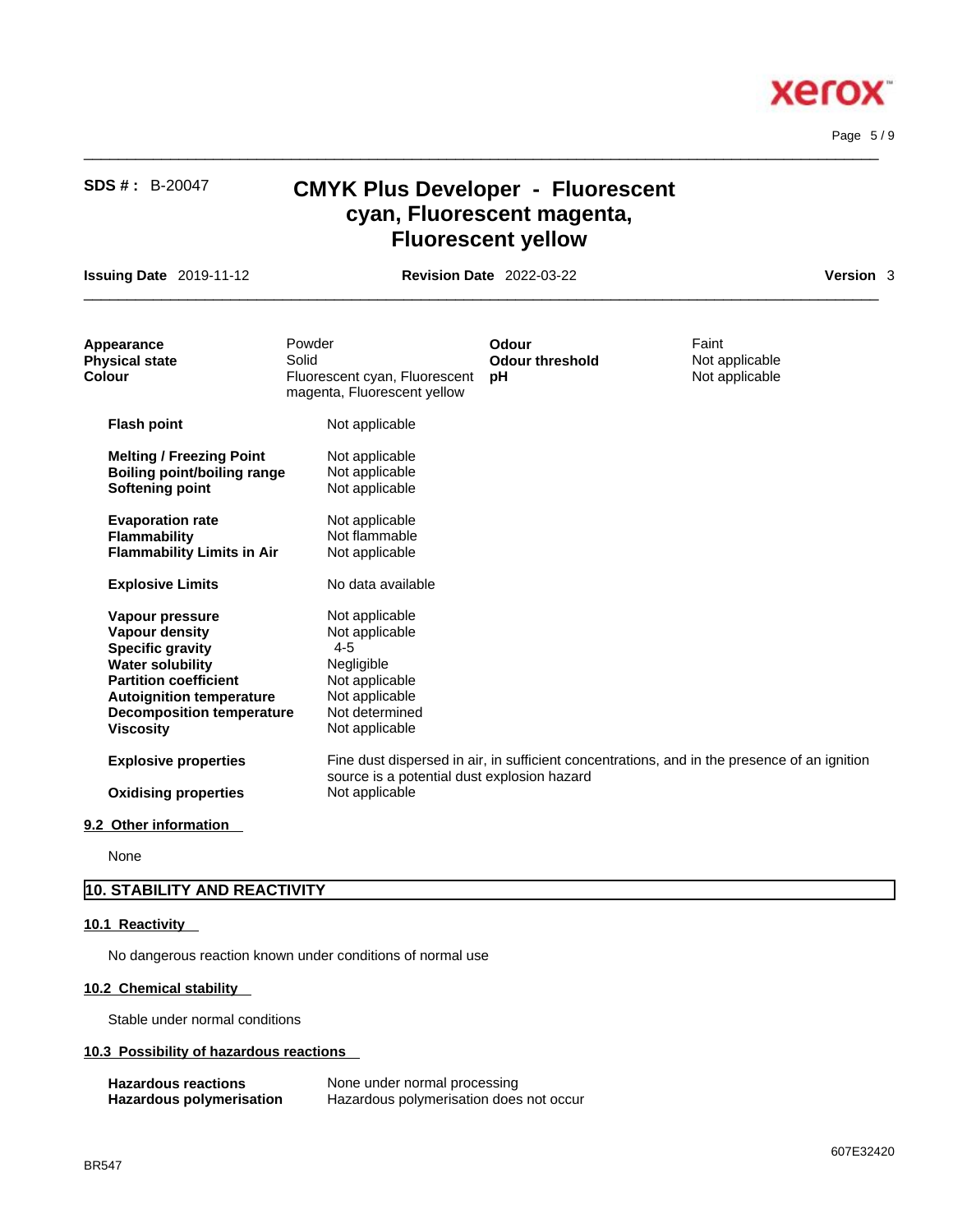

Page 6 / 9

# **SDS # :** B-20047 **CMYK Plus Developer - Fluorescent cyan, Fluorescent magenta, Fluorescent yellow**

 $\_$  ,  $\_$  ,  $\_$  ,  $\_$  ,  $\_$  ,  $\_$  ,  $\_$  ,  $\_$  ,  $\_$  ,  $\_$  ,  $\_$  ,  $\_$  ,  $\_$  ,  $\_$  ,  $\_$  ,  $\_$  ,  $\_$  ,  $\_$  ,  $\_$  ,  $\_$  ,  $\_$  ,  $\_$  ,  $\_$  ,  $\_$  ,  $\_$  ,  $\_$  ,  $\_$  ,  $\_$  ,  $\_$  ,  $\_$  ,  $\_$  ,  $\_$  ,  $\_$  ,  $\_$  ,  $\_$  ,  $\_$  ,  $\_$  ,

**Issuing Date** 2019-11-12 **Revision Date** 2022-03-22 **Version** 3

 $\_$  ,  $\_$  ,  $\_$  ,  $\_$  ,  $\_$  ,  $\_$  ,  $\_$  ,  $\_$  ,  $\_$  ,  $\_$  ,  $\_$  ,  $\_$  ,  $\_$  ,  $\_$  ,  $\_$  ,  $\_$  ,  $\_$  ,  $\_$  ,  $\_$  ,  $\_$  ,  $\_$  ,  $\_$  ,  $\_$  ,  $\_$  ,  $\_$  ,  $\_$  ,  $\_$  ,  $\_$  ,  $\_$  ,  $\_$  ,  $\_$  ,  $\_$  ,  $\_$  ,  $\_$  ,  $\_$  ,  $\_$  ,  $\_$  ,

#### **10.4 Conditions to avoid**

Prevent dust cloud, Fine dust dispersed in air, in sufficient concentrations, and in the presence of an ignition source is a potential dust explosion hazard

#### **10.5 Incompatible Materials**

None

#### **10.6 Hazardous decomposition products**

None under normal use

## **11. TOXICOLOGICAL INFORMATION**

*The toxicity data noted below is based on the test results of similar reprographic materials.* 

### **11.1 Information on toxicological effects**

### **Acute toxicity**

*Product Information* . **Oral LD50** > 5 g/kg (rat)

**Irritation**<br> **Oral LD50**<br>  $>$  5 g/kg (rat)<br>  $>$  5 g/kg (rat) **Dermal LD50**  $\rightarrow$  5 g/kg (rabbit)<br> **LC50 Inhalation**  $\rightarrow$  5 mg/L (rat, 4 hi **LC50 Inhalation** > 5 mg/L (rat, 4 hr)

## **Chronic toxicity**

| <b>UNTONIC TOXICITY</b>  |                                                                                                                                                                                                                                                                                                                                                                                                                                                                                                                                                                                                                                                                                                                                                                                                                                                                     |
|--------------------------|---------------------------------------------------------------------------------------------------------------------------------------------------------------------------------------------------------------------------------------------------------------------------------------------------------------------------------------------------------------------------------------------------------------------------------------------------------------------------------------------------------------------------------------------------------------------------------------------------------------------------------------------------------------------------------------------------------------------------------------------------------------------------------------------------------------------------------------------------------------------|
| Product Information      |                                                                                                                                                                                                                                                                                                                                                                                                                                                                                                                                                                                                                                                                                                                                                                                                                                                                     |
| <b>Chronic effects</b>   | No known effects under normal use conditions                                                                                                                                                                                                                                                                                                                                                                                                                                                                                                                                                                                                                                                                                                                                                                                                                        |
| Carcinogenicity          | See "Other Information" in this section.                                                                                                                                                                                                                                                                                                                                                                                                                                                                                                                                                                                                                                                                                                                                                                                                                            |
| <b>Other information</b> | The IARC (International Agency for Research on Cancer) has listed carbon black as<br>"possibly carcinogenic to humans". However, Xerox has concluded that the presence of<br>carbon black in this mixture does not present a health hazard. The IARC classification is<br>based on studies evaluating pure, "free" carbon black. In contrast, toner is a formulation<br>composed of specially prepared polymer and a small amount of carbon black (or other<br>pigment). In the process of making toner, the small amount of carbon black becomes<br>encapsulated within a matrix. Xeroxhas performed extensive testing of toner, including a<br>chronic bioassay (test for potential carcinogenicity). Exposure to toner did not produce<br>evidence of cancer in exposed animals. The results were submitted to regulatory agencies<br>and published extensively. |
|                          | The IARC (International Agency for Research on Cancer) has listed titanium dioxide as<br>"possibly carcinogenic to humans". However, Xerox has concluded that the presence of<br>titanium dioxide in this mixture does not present a health hazard. The IARC classification<br>is based on studies in rats using high concentrations of pure, unbound TiO2 particles of<br>respirable size. Epidemiological studies do not suggest a carcinogenic effects in humans.<br>In addition, the titanium dioxide in this mixture is encapsulated in a matrix or bound to the<br>surface of the toner.                                                                                                                                                                                                                                                                      |
|                          |                                                                                                                                                                                                                                                                                                                                                                                                                                                                                                                                                                                                                                                                                                                                                                                                                                                                     |

## **Other toxic effects**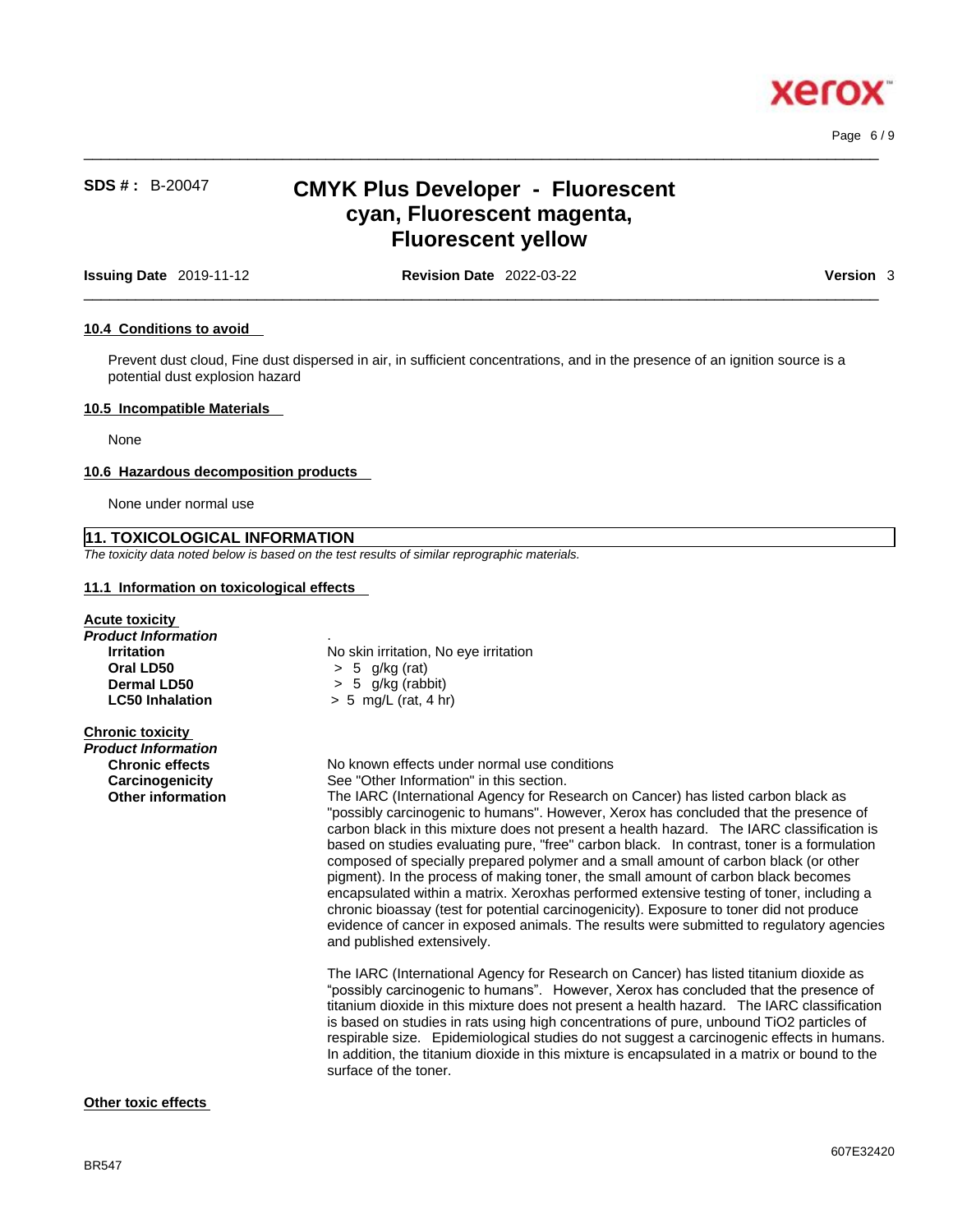

Page 7 / 9

# **SDS # :** B-20047 **CMYK Plus Developer - Fluorescent cyan, Fluorescent magenta, Fluorescent yellow**

 $\_$  ,  $\_$  ,  $\_$  ,  $\_$  ,  $\_$  ,  $\_$  ,  $\_$  ,  $\_$  ,  $\_$  ,  $\_$  ,  $\_$  ,  $\_$  ,  $\_$  ,  $\_$  ,  $\_$  ,  $\_$  ,  $\_$  ,  $\_$  ,  $\_$  ,  $\_$  ,  $\_$  ,  $\_$  ,  $\_$  ,  $\_$  ,  $\_$  ,  $\_$  ,  $\_$  ,  $\_$  ,  $\_$  ,  $\_$  ,  $\_$  ,  $\_$  ,  $\_$  ,  $\_$  ,  $\_$  ,  $\_$  ,  $\_$  ,

 $\_$  ,  $\_$  ,  $\_$  ,  $\_$  ,  $\_$  ,  $\_$  ,  $\_$  ,  $\_$  ,  $\_$  ,  $\_$  ,  $\_$  ,  $\_$  ,  $\_$  ,  $\_$  ,  $\_$  ,  $\_$  ,  $\_$  ,  $\_$  ,  $\_$  ,  $\_$  ,  $\_$  ,  $\_$  ,  $\_$  ,  $\_$  ,  $\_$  ,  $\_$  ,  $\_$  ,  $\_$  ,  $\_$  ,  $\_$  ,  $\_$  ,  $\_$  ,  $\_$  ,  $\_$  ,  $\_$  ,  $\_$  ,  $\_$  , **Issuing Date** 2019-11-12 **Revision Date** 2022-03-22 **Version** 3 *Product Information*  **Sensitisation** Mo sensitisation responses were observed **Mutagenic effects** Not mutagenic in AMES Test **Reproductive toxicity** This product does not contain any known or suspected reproductive hazards **Target organ effects** None known

**Other adverse effects** None known<br> **Aspiration Hazard** Not applicable **Aspiration Hazard** 

11.2 Information on other hazards

**Endocrine disrupting properties** This product does not contain any known or suspected endocrine disruptors

## **12. ECOLOGICAL INFORMATION**

## **12.1 Toxicity**

On available data, the mixture / preparation is not harmful to aquatic life

### **12.2 Persistence and degradability**

Not readily biodegradable

#### **12.3 Bioaccumulative potential**

Bioaccumulation is unlikely

#### **12.4 Mobility in soil**

Insoluble in water

#### **12.5 Results of PBT and vPvB assessment**

Not a PBT according to REACH Annex XIII

### **12.6 Endocrine disrupting properties**

The environmental impact of this product has not been fully investigated However, this preparation is not expected to present significant adverse environmental effects.

#### **12.7 Other adverse effects**

Although toner is not an aquatic toxin, microplastics may be a physical hazard to aquatic life and should not be allowed to enter drains, sewers, or waterways.

## **13. DISPOSAL CONSIDERATIONS**

### **13.1 Waste treatment methods**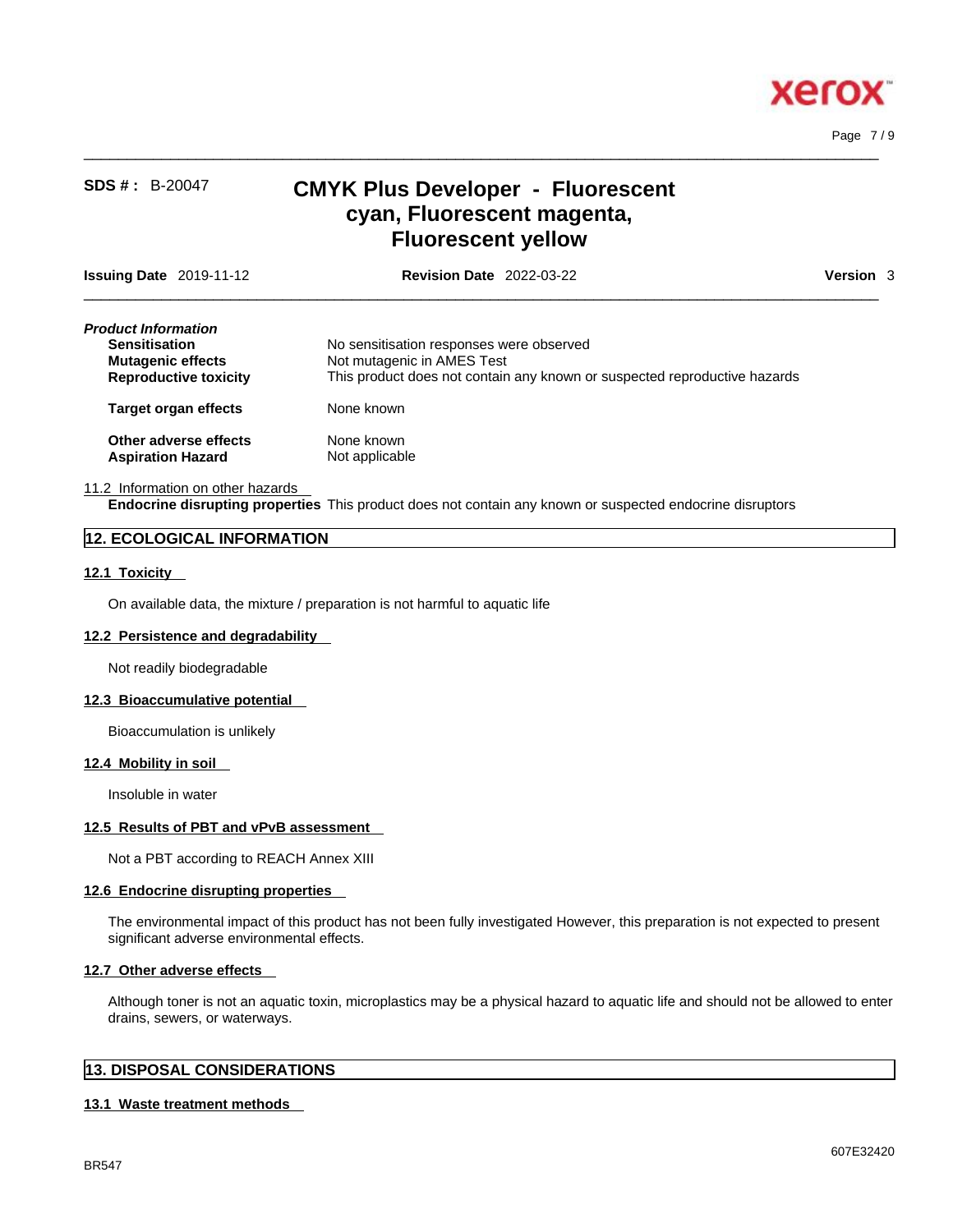

| <b>SDS #: B-20047</b>                           | <b>CMYK Plus Developer - Fluorescent</b><br>cyan, Fluorescent magenta,<br><b>Fluorescent yellow</b>                                                                         |           |
|-------------------------------------------------|-----------------------------------------------------------------------------------------------------------------------------------------------------------------------------|-----------|
| Issuing Date 2019-11-12                         | <b>Revision Date 2022-03-22</b>                                                                                                                                             | Version 3 |
| <b>Waste Disposal Method</b>                    | Can be landfilled or incinerated, when in compliance with local regulations<br>If incineration is to be carried out, care must be exercised to prevent dust clouds forming. |           |
| <b>EWC Waste Disposal No.</b>                   | 08 03 18                                                                                                                                                                    |           |
| <b>Other information</b>                        | Although toner is not an aquatic toxin, microplastics may be a physical hazard to aquatic life<br>and should not be allowed to enter drains, sewers, or waterways.          |           |
| 14. TRANSPORT INFORMATION                       |                                                                                                                                                                             |           |
| 14.1 UN/ID No                                   |                                                                                                                                                                             |           |
| Not regulated                                   |                                                                                                                                                                             |           |
| 14.2 Proper shipping name                       |                                                                                                                                                                             |           |
| Not regulated                                   |                                                                                                                                                                             |           |
| 14.3 Transport hazard class(es)                 |                                                                                                                                                                             |           |
| Not classified                                  |                                                                                                                                                                             |           |
| 14.4 Packing Group                              |                                                                                                                                                                             |           |
| Not applicable                                  |                                                                                                                                                                             |           |
| 14.5 Environmental hazards                      |                                                                                                                                                                             |           |
| Presents little or no hazard to the environment |                                                                                                                                                                             |           |
| 14.6 Special precautions for users              |                                                                                                                                                                             |           |
|                                                 | No special precautions are needed in handling this material                                                                                                                 |           |
|                                                 | 14.7 Transport in bulk according to MARPOL 73/78 and the IBC Code                                                                                                           |           |
| Not applicable                                  |                                                                                                                                                                             |           |
| 15. REGULATORY INFORMATION                      |                                                                                                                                                                             |           |
|                                                 | 15.1 Safety, health and environmental regulations/legislation specific for the substance or mixture                                                                         |           |
|                                                 | According to present data no classification and labelling is required according to Regulation (EC) No 1272/2008                                                             |           |
| <b>15.2 Chemical Safety Assessment</b>          |                                                                                                                                                                             |           |

 $\_$  ,  $\_$  ,  $\_$  ,  $\_$  ,  $\_$  ,  $\_$  ,  $\_$  ,  $\_$  ,  $\_$  ,  $\_$  ,  $\_$  ,  $\_$  ,  $\_$  ,  $\_$  ,  $\_$  ,  $\_$  ,  $\_$  ,  $\_$  ,  $\_$  ,  $\_$  ,  $\_$  ,  $\_$  ,  $\_$  ,  $\_$  ,  $\_$  ,  $\_$  ,  $\_$  ,  $\_$  ,  $\_$  ,  $\_$  ,  $\_$  ,  $\_$  ,  $\_$  ,  $\_$  ,  $\_$  ,  $\_$  ,  $\_$  ,

A chemical safety assessment according to regulation (EC) No. 1907/2006 is not required